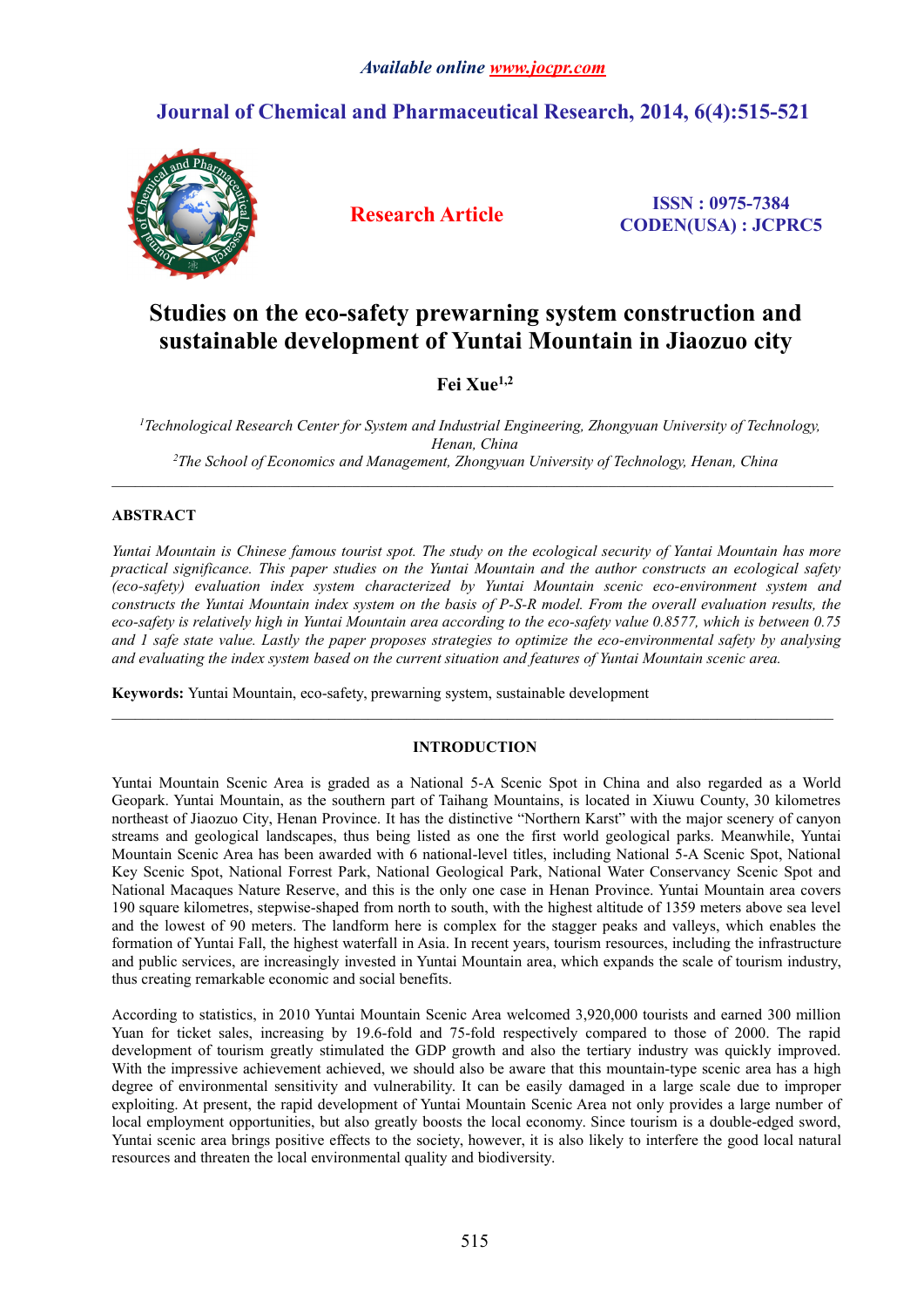This paper constructs a safety evaluation index system for Yuntai Mountain Scenic Area, and assigns correlative indicators to determine the regional eco-safety evaluation index thresholds, calculates Yuntai Mountain's safety evaluation results, and finally proposes relevant recommendations and strategies based on the results.

*\_\_\_\_\_\_\_\_\_\_\_\_\_\_\_\_\_\_\_\_\_\_\_\_\_\_\_\_\_\_\_\_\_\_\_\_\_\_\_\_\_\_\_\_\_\_\_\_\_\_\_\_\_\_\_\_\_\_\_\_\_\_\_\_\_\_\_\_\_\_\_\_\_\_\_\_\_\_*

# **1.The Construction of Yuntai Mountain Safety Evaluation Index System**

Evaluated by 3 index groups, namely, tourism eco-environmental pressures, tourism eco-environmental quality and tourism eco-environmental impacts, the Yuntai Mountain index system is constructed on the basis of P-S-R model adopting both domestic and foreign methods on eco-safety evaluation as the following Table 1:

|                                                   | Eco-environmental pressures A1 | Population pressure B1<br>Land resources pressure B2<br>Water environment pressure B3<br>Pollutant Load B4 | Growth rate of tourists C1<br>Growth rate of tourism practitioners C2<br>Growth rate of local population C3<br>Increasing rate of tourism land demand C4<br>Increasing rate of ecological land C5<br>Water pollution pressure C6<br>Tourism pollution load C7 |
|---------------------------------------------------|--------------------------------|------------------------------------------------------------------------------------------------------------|---------------------------------------------------------------------------------------------------------------------------------------------------------------------------------------------------------------------------------------------------------------|
|                                                   |                                | Tourism resources pressure B5                                                                              | Tourism capacity C8<br>Intensity of use of tourism land C9                                                                                                                                                                                                    |
|                                                   |                                |                                                                                                            | Water quality C10                                                                                                                                                                                                                                             |
| Yuntai Mountain Safety<br><b>Evaluation Index</b> |                                |                                                                                                            | Air quality C11                                                                                                                                                                                                                                               |
| System O                                          | Eco-environmental quality A2   | Tourism environmental quality B6                                                                           | Environmental noise C12                                                                                                                                                                                                                                       |
|                                                   |                                |                                                                                                            | Solid waste disposal rates C13                                                                                                                                                                                                                                |
|                                                   |                                |                                                                                                            | Forest coverage rate C14                                                                                                                                                                                                                                      |
|                                                   |                                | Tourism ecological environment B7                                                                          | Biological diversity C15                                                                                                                                                                                                                                      |
|                                                   |                                |                                                                                                            | Ecological function quality C16                                                                                                                                                                                                                               |
|                                                   |                                | Investment capability B8                                                                                   | Per Capita GDP C17                                                                                                                                                                                                                                            |
|                                                   |                                |                                                                                                            | Ecological construction input intensity C18                                                                                                                                                                                                                   |
|                                                   | Eco-environmental response A3  |                                                                                                            | Quality of tourists C19                                                                                                                                                                                                                                       |
|                                                   |                                | Science and technology capability B9                                                                       | Quality of tourism practitioners C20                                                                                                                                                                                                                          |
|                                                   |                                |                                                                                                            | Quality of local residents C21                                                                                                                                                                                                                                |
|                                                   |                                | Waste processing capability B10                                                                            | Effectiveness of pollutant disposal C22                                                                                                                                                                                                                       |

#### **Table 1. Yuntai Mountain Safety Evaluation Index System**

# **2.The Confirmation of Index Weight in Yuntai Mountain Safety Evaluation System**

Confirming the safety evaluation index weight is the key point in this paper.Based on the previous scholars' research findings of other similar tourism areas, relevant experts from History and Culture Institute of Henan University and Jiaozuo Tourist Administration held a discussion to assign and amend each index weight considering the practical situation of the tourism development in Jiaozuo. The final results are shown in Table 2.

## **3.The Election of Index Threshold in Yuntai Mountain Safety Evaluation System**

Eco-safety refers to the health and integrity of the ecosystem. Its degree is determined by the supporting capacity of the regional ecosystem services. In the tourism environment indexes, each one has a limited range. When the limit is exceeded, the unsafety of ecosystem may appear. This range of value is commonly called the threshold of ecosystem [1]. In this sense, the regional eco-safety evaluation criteria can be comprehended as regional eco-safety threshold. Considering the current imperfect construction of Chinese tourism environmental standard system, the author will adopt other eco-functional areas' evaluation standards which are resulted from the following aspects: 1. The mandatory standards stipulated by the state, the tourism industry and the local government. For example, the safety evaluation on water and air mainly complies with the national environmental standards on surface water and air quality, combined with the grading and evaluation standards (ISO14000) on the quality of tourist areas as well as the evaluation standards for national demonstration zones; 2. Analogue standards. Standards can be set by referring to the similar eco-environment interfered by human activities and also the tourism development with the equivalent strength of the similar tourism areas; 3. International and domestic recognition value. This mainly passes international or domestic long-term test, and is recognized by the academia; 4. The value of expertise. In the absence of reliable standard references, the study experiences and results ofexperts can be taken as the standards. **Example 1.1 Example 1.1 Example 1.1 C C C C**<sup>**C**</sub> **C CC CC CCCCCCCCCCCCCCCCCCCCCCCCCC**</sup> **Example 20** (**Noine Example 20 Example 20 Example 20 C**<br>**Confirming the staty evaluation index. Weight is the key point in this paper. Based on the previous scholars'<br>Confirming the staty evaluation index. weight** Confirming the safety evaluation index weight is the key point in this point. Passed on the previous selociary in the safety real of the rest propartical states and the propartical dialitation index weight considering the

## **4. The Calculation on Safety Index of Yuntai Mountain Eco-safety Evaluation Index**

categories: the first is a positively related index with eco-safety, that is, the greater and the safer index determines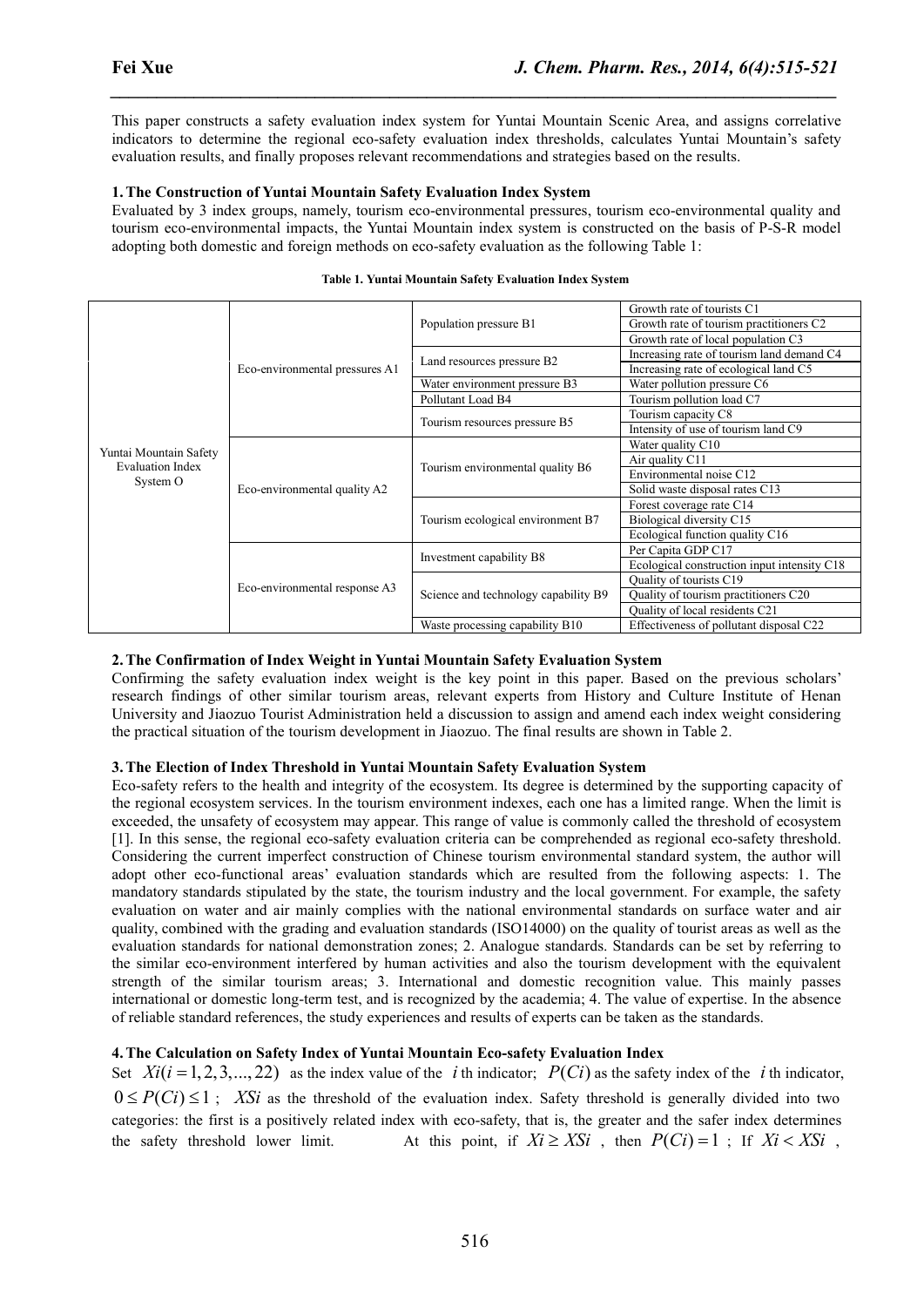**Fei Xue**<br> *J. Chem. Pharm. Res., 2014, 6(4):*<br>
then  $P(Ci) = \frac{Xi}{XSi}$ . The second is a negatively related index with eco-safety, namely, the smaller and<br>
determines the safety threshold upper limit. At this point, if  $Xi \$ then  $P(Ci) = \frac{Xi}{XSi}$ . The second is a negatively related index with eco-safety, namely, the smaller and the index **Fei Xue**<br>  $J.$  **Chem. Pharm. Res., 2014, 6(4):515-521**<br>
then  $P(Ci) = \frac{Xi}{XSi}$ . The second is a negatively related index with eco-safety, namely, the smaller and the index<br>
determines the safety threshold upper limit. At t

*\_\_\_\_\_\_\_\_\_\_\_\_\_\_\_\_\_\_\_\_\_\_\_\_\_\_\_\_\_\_\_\_\_\_\_\_\_\_\_\_\_\_\_\_\_\_\_\_\_\_\_\_\_\_\_\_\_\_\_\_\_\_\_\_\_\_\_\_\_\_\_\_\_\_\_\_\_\_*

then 
$$
P(Ci) = \frac{\Delta B}{Xi}
$$
 [2].

|                                                                                                                 | Index and Code   |                                                                  | Index            | Index              | Data source                                                                                                                      |     |
|-----------------------------------------------------------------------------------------------------------------|------------------|------------------------------------------------------------------|------------------|--------------------|----------------------------------------------------------------------------------------------------------------------------------|-----|
| C1 Growth rate of tourists %                                                                                    |                  |                                                                  | weight<br>0.0808 | threshold<br>13.1% | The 2010 average data of Henan Province                                                                                          |     |
| C2 Growth rate of tourism practitioners %                                                                       |                  |                                                                  | 0.0374           | 22%                | The 2010 average data of Henan Province                                                                                          |     |
| C3 Growth rate of local population ‰                                                                            |                  |                                                                  | 0.0233           | 6.3%               | The 2010 average data of Henan Province                                                                                          |     |
| C4 Increasing rate of tourism land demand %                                                                     |                  |                                                                  | 0.0187           | $5\%$              | Expertise                                                                                                                        |     |
| C5 Increasing rate of ecological land %                                                                         |                  |                                                                  | 0.0562           | 1.32%              | Planning for tourism industry                                                                                                    |     |
| C6 Water pollution pressure (Water self-purification capacity / discharge                                       |                  |                                                                  | 0.075            | -1                 | Self-defined                                                                                                                     |     |
| capacity)                                                                                                       |                  |                                                                  |                  |                    |                                                                                                                                  |     |
| C7 Tourism pollution load                                                                                       |                  |                                                                  | 0.093            | 62.34              | The 2010 average data of Henan Province                                                                                          |     |
| C8 Tourism capacity % (the actual reception capacity / environmental                                            |                  |                                                                  | 0.0419           | 90%                | Expertise                                                                                                                        |     |
| capacity)                                                                                                       |                  |                                                                  |                  |                    |                                                                                                                                  |     |
| C9 Intensity of use of tourism land (scenic spot construction area / visited                                    |                  |                                                                  | 0.0419           | 2                  | Expertise                                                                                                                        |     |
| area)                                                                                                           |                  |                                                                  |                  |                    |                                                                                                                                  |     |
| C10 Water quality                                                                                               |                  |                                                                  | 0.1243           | A Level            | GB3095-1996                                                                                                                      |     |
| C11 Air quality                                                                                                 |                  |                                                                  | 0.0633           | A Level            | GB3838-2002                                                                                                                      |     |
| C12 Environmental noise (dB)                                                                                    |                  |                                                                  | 0.0252           | $50$               | National standard                                                                                                                |     |
| C13 Solid waste disposal rates %                                                                                |                  |                                                                  | 0.0902           | 100                | National standard                                                                                                                |     |
| C14 Forest coverage rate %                                                                                      |                  |                                                                  | 0.0923           | 70                 | The implementation of forestry law                                                                                               |     |
| C15 Biological diversity                                                                                        |                  |                                                                  | 0.0188           | Excellent          | Compared with the similar scenic spot                                                                                            |     |
| C16 Ecological function quality                                                                                 |                  |                                                                  | 0.0461           | Good               | Compared with the similar scenic spot                                                                                            |     |
| C17 GDP Per Capita                                                                                              |                  |                                                                  | 0.0117           | 29970              | The 2010 average data of the whole nation                                                                                        |     |
| C18 Ecological construction input intensity (Ecological construction                                            |                  |                                                                  | 0.0598           | 1.5                | The 2010 average data of the whole nation                                                                                        |     |
| input / GDP)                                                                                                    |                  |                                                                  |                  |                    |                                                                                                                                  |     |
| C19 Quality of tourists % (population of College degree or above / total<br>population)                         |                  |                                                                  | 0.0216           | 30%                | The 2010 average data of the whole nation                                                                                        |     |
| C20 Quality of tourism practitioners % (population of College degree or                                         |                  |                                                                  | 0.0385           | 80%                | Quality of tour-guide service                                                                                                    |     |
| above / total population)                                                                                       |                  |                                                                  |                  |                    |                                                                                                                                  |     |
| C21 Quality of local residents % (population of Junior high school<br>degree or above / total population)       |                  |                                                                  | 0.0039           | 57.55%             | The 2010 average data of Henan Province                                                                                          |     |
| C22 Effectiveness of pollutant disposal %                                                                       |                  |                                                                  | 0.0076           | 70                 | ISO14000                                                                                                                         |     |
|                                                                                                                 |                  |                                                                  |                  |                    | Note: representing by excellent, good, medium, poor, very poor, namely, the assignment of the safety value 1, 0.75, 0.5, 0.25, 0 |     |
|                                                                                                                 |                  |                                                                  |                  |                    |                                                                                                                                  |     |
| 5. The Calculation on the Degree of Yuntai Mountain Eco-safety                                                  |                  |                                                                  |                  |                    |                                                                                                                                  |     |
|                                                                                                                 |                  |                                                                  |                  |                    |                                                                                                                                  |     |
| Comprehensive evaluation on the eco-safety of Yuntai Mountain by linear weighting method:                       |                  |                                                                  |                  |                    |                                                                                                                                  |     |
|                                                                                                                 |                  |                                                                  |                  |                    |                                                                                                                                  |     |
|                                                                                                                 |                  |                                                                  |                  |                    |                                                                                                                                  |     |
| $P(O) = \sum_{i=1}^{22} W(Ci) \times P(Ci)$                                                                     |                  |                                                                  |                  |                    |                                                                                                                                  | (1) |
|                                                                                                                 |                  |                                                                  |                  |                    |                                                                                                                                  |     |
|                                                                                                                 |                  |                                                                  |                  |                    |                                                                                                                                  |     |
|                                                                                                                 |                  |                                                                  |                  |                    | Where $P(O)$ is the eco-safety degree of Yuntai Mountain, $W(Ci)$ is the weight of the <i>i</i> th indicator, and $P(Ci)$ is     |     |
|                                                                                                                 |                  |                                                                  |                  |                    |                                                                                                                                  |     |
| the safety index of the $i$ th indicator [2].                                                                   |                  |                                                                  |                  |                    |                                                                                                                                  |     |
|                                                                                                                 |                  |                                                                  |                  |                    |                                                                                                                                  |     |
| The eco-safety of the scenic spot is divided into 4 levels, see Table 3                                         |                  |                                                                  |                  |                    |                                                                                                                                  |     |
|                                                                                                                 |                  |                                                                  |                  |                    |                                                                                                                                  |     |
|                                                                                                                 |                  | Table 3. The Grading of Eco-safety Evaluation of the Scenic Spot |                  |                    |                                                                                                                                  |     |
|                                                                                                                 |                  |                                                                  |                  |                    |                                                                                                                                  |     |
| Grade                                                                                                           | unsafety         | comparative unsafety                                             |                  | comparative safety | safety                                                                                                                           |     |
| Standar<br>d                                                                                                    | $0 \le P < 0.25$ | $0.25 \le P < 0.5$                                               |                  | $0.5 \le P < 0.75$ | $0.75 \le P < 1$                                                                                                                 |     |
|                                                                                                                 |                  |                                                                  |                  |                    |                                                                                                                                  |     |
|                                                                                                                 |                  |                                                                  |                  |                    |                                                                                                                                  |     |
| 6. Evaluation Results of Yuntai Mountain Eco-safety                                                             |                  |                                                                  |                  |                    |                                                                                                                                  |     |
| See Table 4.                                                                                                    |                  |                                                                  |                  |                    |                                                                                                                                  |     |
| From the overall evaluation results, the eco-safety is relatively high in Yuntai Mountain area according to the |                  |                                                                  |                  |                    |                                                                                                                                  |     |
|                                                                                                                 |                  |                                                                  |                  |                    |                                                                                                                                  |     |
|                                                                                                                 |                  |                                                                  |                  |                    | eco-safety value 0.8577, which is between 0.75 and 1 safe state value. However, there are still potential eco-safety             |     |

#### **5.The Calculation on the Degree of Yuntai Mountain Eco-safety**

$$
P(O) = \sum_{i=1}^{22} W(Ci) \times P(Ci)
$$
\n<sup>(1)</sup>

**Table 3. The Grading of Eco-safety Evaluation of the Scenic Spot**

| Grade   | unsafety         | comparative unsafety | comparative safety | safety |
|---------|------------------|----------------------|--------------------|--------|
| Standar | $0 \le P < 0.25$ |                      |                    |        |

#### **6.Evaluation Results ofYuntai Mountain Eco-safety**

From the overall evaluation results, the eco-safety is relatively high in Yuntai Mountain area according to the eco-safety value 0.8577, which is between 0.75 and 1 safe state value. However, there are still potential eco-safety problems. If we don't take measures in time, the existing eco-safety state might be destroyed. Specifically, the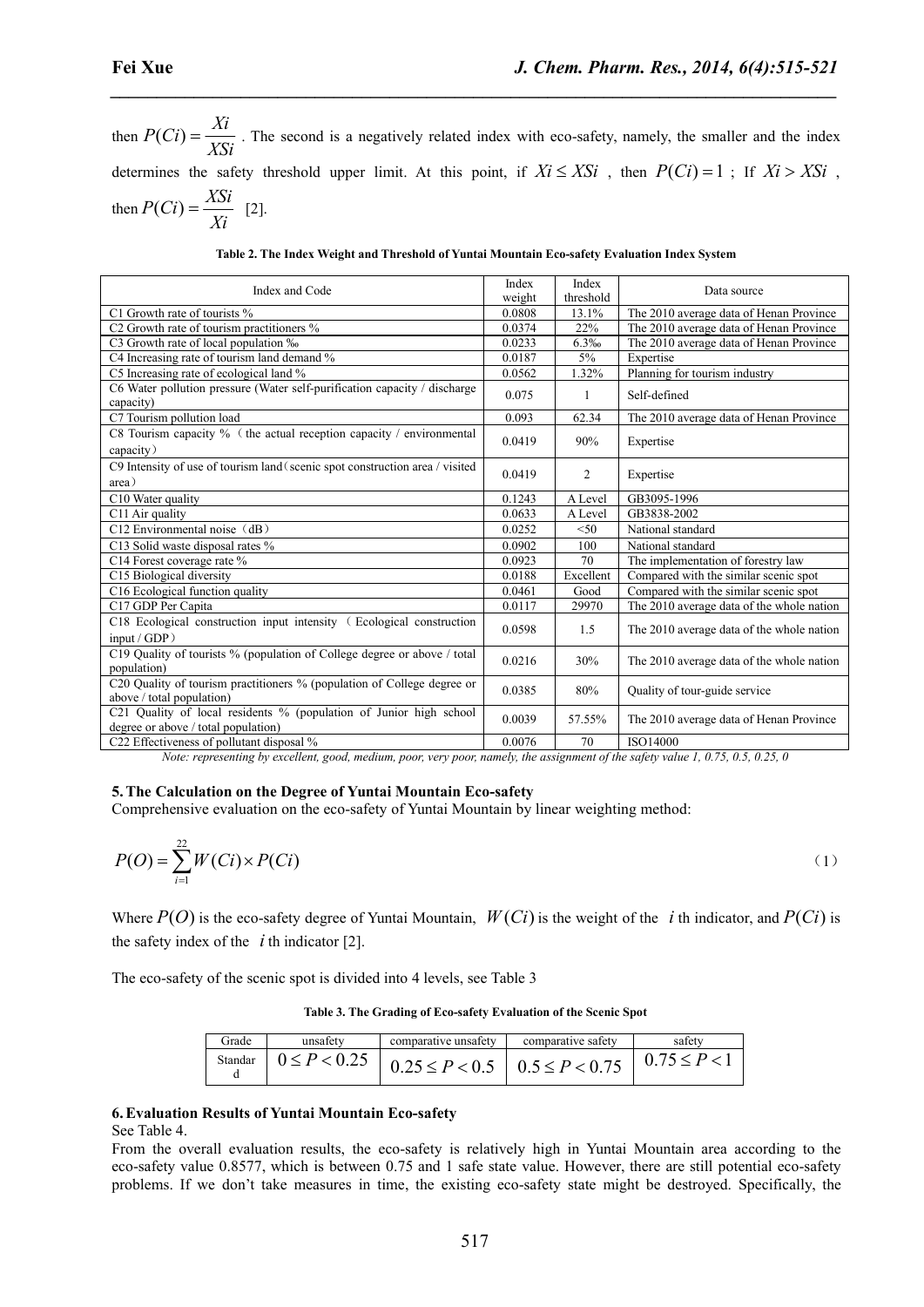| Fei Xue<br>J. Chem. Pharm. Res., 2014, 6(4):515-521<br>contribution value of the eco-environmental response (A3) is only 0.0915, which indicates that the improvement and<br>investment in eco-environment is inadequate. The stability and anti-risk capability of Yuntai Mountain scenic area is<br>weak, so the eco-safety is likely to be threatened once it faces with unexpected ecological risk or a sudden surge in<br>tourist arrivals in a short period [3].<br><b>Table 4. Evaluation Results of Yuntai Mountain Eco-safety</b><br>$P(C_i)$<br>$W(Ci) \times P(Ci)$<br>$\overline{P}$<br>Index code<br>0.6742<br>0.054475<br>C1<br>C <sub>2</sub><br>0.7333<br>0.027425<br>B1<br>0.1040<br>C <sub>3</sub><br>0.022189<br>0.9523<br>C4<br>0.625<br>0.011688<br>0.0487<br>B <sub>2</sub><br>C <sub>5</sub><br>0.3618<br>0.66<br>0.037092<br>A1<br>C6<br>0.075<br>0.075<br>B <sub>3</sub><br>0.9537<br>C7<br>0.088694<br>0.0886<br><b>B4</b><br>$\overline{C8}$<br>0.4864<br>0.02038<br>0.0455<br>B <sub>5</sub><br>C9<br>0.6006<br>0.025165<br>C10<br>0.1243<br>-1<br>-1<br>0.0633<br>C11<br>0.2793<br>B6<br>C12<br>$\mathbf{1}$<br>0.0252<br>C13<br>0.738<br>0.4044<br>A <sub>2</sub><br>0.066568<br>C14<br>0.7777<br>0.071782<br>B7<br>C15<br>0.0188<br>0.1251<br>-1<br>0.75<br>C16<br>0.034575<br>0.0789<br>C17<br>0.000923<br>B8<br>0.0507<br>C18<br>0.8333<br>0.049831<br>C19<br>0.7894<br>0.017051<br>0.0915<br>A <sub>3</sub><br>C20<br>0.375<br><b>B9</b><br>0.014438<br>0.0346<br>C <sub>21</sub><br>0.8004<br>0.003122<br>C22<br>0.8235<br>0.006259<br><b>B10</b><br>0.0062<br>0.8577<br>Total |  |  |  |  |
|-------------------------------------------------------------------------------------------------------------------------------------------------------------------------------------------------------------------------------------------------------------------------------------------------------------------------------------------------------------------------------------------------------------------------------------------------------------------------------------------------------------------------------------------------------------------------------------------------------------------------------------------------------------------------------------------------------------------------------------------------------------------------------------------------------------------------------------------------------------------------------------------------------------------------------------------------------------------------------------------------------------------------------------------------------------------------------------------------------------------------------------------------------------------------------------------------------------------------------------------------------------------------------------------------------------------------------------------------------------------------------------------------------------------------------------------------------------------------------------------------------------------------------------------------------------------------------------------------------------------|--|--|--|--|
|                                                                                                                                                                                                                                                                                                                                                                                                                                                                                                                                                                                                                                                                                                                                                                                                                                                                                                                                                                                                                                                                                                                                                                                                                                                                                                                                                                                                                                                                                                                                                                                                                   |  |  |  |  |
|                                                                                                                                                                                                                                                                                                                                                                                                                                                                                                                                                                                                                                                                                                                                                                                                                                                                                                                                                                                                                                                                                                                                                                                                                                                                                                                                                                                                                                                                                                                                                                                                                   |  |  |  |  |
|                                                                                                                                                                                                                                                                                                                                                                                                                                                                                                                                                                                                                                                                                                                                                                                                                                                                                                                                                                                                                                                                                                                                                                                                                                                                                                                                                                                                                                                                                                                                                                                                                   |  |  |  |  |
|                                                                                                                                                                                                                                                                                                                                                                                                                                                                                                                                                                                                                                                                                                                                                                                                                                                                                                                                                                                                                                                                                                                                                                                                                                                                                                                                                                                                                                                                                                                                                                                                                   |  |  |  |  |
|                                                                                                                                                                                                                                                                                                                                                                                                                                                                                                                                                                                                                                                                                                                                                                                                                                                                                                                                                                                                                                                                                                                                                                                                                                                                                                                                                                                                                                                                                                                                                                                                                   |  |  |  |  |
|                                                                                                                                                                                                                                                                                                                                                                                                                                                                                                                                                                                                                                                                                                                                                                                                                                                                                                                                                                                                                                                                                                                                                                                                                                                                                                                                                                                                                                                                                                                                                                                                                   |  |  |  |  |
|                                                                                                                                                                                                                                                                                                                                                                                                                                                                                                                                                                                                                                                                                                                                                                                                                                                                                                                                                                                                                                                                                                                                                                                                                                                                                                                                                                                                                                                                                                                                                                                                                   |  |  |  |  |
|                                                                                                                                                                                                                                                                                                                                                                                                                                                                                                                                                                                                                                                                                                                                                                                                                                                                                                                                                                                                                                                                                                                                                                                                                                                                                                                                                                                                                                                                                                                                                                                                                   |  |  |  |  |
|                                                                                                                                                                                                                                                                                                                                                                                                                                                                                                                                                                                                                                                                                                                                                                                                                                                                                                                                                                                                                                                                                                                                                                                                                                                                                                                                                                                                                                                                                                                                                                                                                   |  |  |  |  |
|                                                                                                                                                                                                                                                                                                                                                                                                                                                                                                                                                                                                                                                                                                                                                                                                                                                                                                                                                                                                                                                                                                                                                                                                                                                                                                                                                                                                                                                                                                                                                                                                                   |  |  |  |  |
|                                                                                                                                                                                                                                                                                                                                                                                                                                                                                                                                                                                                                                                                                                                                                                                                                                                                                                                                                                                                                                                                                                                                                                                                                                                                                                                                                                                                                                                                                                                                                                                                                   |  |  |  |  |
|                                                                                                                                                                                                                                                                                                                                                                                                                                                                                                                                                                                                                                                                                                                                                                                                                                                                                                                                                                                                                                                                                                                                                                                                                                                                                                                                                                                                                                                                                                                                                                                                                   |  |  |  |  |
|                                                                                                                                                                                                                                                                                                                                                                                                                                                                                                                                                                                                                                                                                                                                                                                                                                                                                                                                                                                                                                                                                                                                                                                                                                                                                                                                                                                                                                                                                                                                                                                                                   |  |  |  |  |
|                                                                                                                                                                                                                                                                                                                                                                                                                                                                                                                                                                                                                                                                                                                                                                                                                                                                                                                                                                                                                                                                                                                                                                                                                                                                                                                                                                                                                                                                                                                                                                                                                   |  |  |  |  |
|                                                                                                                                                                                                                                                                                                                                                                                                                                                                                                                                                                                                                                                                                                                                                                                                                                                                                                                                                                                                                                                                                                                                                                                                                                                                                                                                                                                                                                                                                                                                                                                                                   |  |  |  |  |
|                                                                                                                                                                                                                                                                                                                                                                                                                                                                                                                                                                                                                                                                                                                                                                                                                                                                                                                                                                                                                                                                                                                                                                                                                                                                                                                                                                                                                                                                                                                                                                                                                   |  |  |  |  |
|                                                                                                                                                                                                                                                                                                                                                                                                                                                                                                                                                                                                                                                                                                                                                                                                                                                                                                                                                                                                                                                                                                                                                                                                                                                                                                                                                                                                                                                                                                                                                                                                                   |  |  |  |  |
|                                                                                                                                                                                                                                                                                                                                                                                                                                                                                                                                                                                                                                                                                                                                                                                                                                                                                                                                                                                                                                                                                                                                                                                                                                                                                                                                                                                                                                                                                                                                                                                                                   |  |  |  |  |
|                                                                                                                                                                                                                                                                                                                                                                                                                                                                                                                                                                                                                                                                                                                                                                                                                                                                                                                                                                                                                                                                                                                                                                                                                                                                                                                                                                                                                                                                                                                                                                                                                   |  |  |  |  |
|                                                                                                                                                                                                                                                                                                                                                                                                                                                                                                                                                                                                                                                                                                                                                                                                                                                                                                                                                                                                                                                                                                                                                                                                                                                                                                                                                                                                                                                                                                                                                                                                                   |  |  |  |  |
|                                                                                                                                                                                                                                                                                                                                                                                                                                                                                                                                                                                                                                                                                                                                                                                                                                                                                                                                                                                                                                                                                                                                                                                                                                                                                                                                                                                                                                                                                                                                                                                                                   |  |  |  |  |
|                                                                                                                                                                                                                                                                                                                                                                                                                                                                                                                                                                                                                                                                                                                                                                                                                                                                                                                                                                                                                                                                                                                                                                                                                                                                                                                                                                                                                                                                                                                                                                                                                   |  |  |  |  |
|                                                                                                                                                                                                                                                                                                                                                                                                                                                                                                                                                                                                                                                                                                                                                                                                                                                                                                                                                                                                                                                                                                                                                                                                                                                                                                                                                                                                                                                                                                                                                                                                                   |  |  |  |  |
|                                                                                                                                                                                                                                                                                                                                                                                                                                                                                                                                                                                                                                                                                                                                                                                                                                                                                                                                                                                                                                                                                                                                                                                                                                                                                                                                                                                                                                                                                                                                                                                                                   |  |  |  |  |
|                                                                                                                                                                                                                                                                                                                                                                                                                                                                                                                                                                                                                                                                                                                                                                                                                                                                                                                                                                                                                                                                                                                                                                                                                                                                                                                                                                                                                                                                                                                                                                                                                   |  |  |  |  |
|                                                                                                                                                                                                                                                                                                                                                                                                                                                                                                                                                                                                                                                                                                                                                                                                                                                                                                                                                                                                                                                                                                                                                                                                                                                                                                                                                                                                                                                                                                                                                                                                                   |  |  |  |  |
|                                                                                                                                                                                                                                                                                                                                                                                                                                                                                                                                                                                                                                                                                                                                                                                                                                                                                                                                                                                                                                                                                                                                                                                                                                                                                                                                                                                                                                                                                                                                                                                                                   |  |  |  |  |
|                                                                                                                                                                                                                                                                                                                                                                                                                                                                                                                                                                                                                                                                                                                                                                                                                                                                                                                                                                                                                                                                                                                                                                                                                                                                                                                                                                                                                                                                                                                                                                                                                   |  |  |  |  |
|                                                                                                                                                                                                                                                                                                                                                                                                                                                                                                                                                                                                                                                                                                                                                                                                                                                                                                                                                                                                                                                                                                                                                                                                                                                                                                                                                                                                                                                                                                                                                                                                                   |  |  |  |  |
|                                                                                                                                                                                                                                                                                                                                                                                                                                                                                                                                                                                                                                                                                                                                                                                                                                                                                                                                                                                                                                                                                                                                                                                                                                                                                                                                                                                                                                                                                                                                                                                                                   |  |  |  |  |
|                                                                                                                                                                                                                                                                                                                                                                                                                                                                                                                                                                                                                                                                                                                                                                                                                                                                                                                                                                                                                                                                                                                                                                                                                                                                                                                                                                                                                                                                                                                                                                                                                   |  |  |  |  |
|                                                                                                                                                                                                                                                                                                                                                                                                                                                                                                                                                                                                                                                                                                                                                                                                                                                                                                                                                                                                                                                                                                                                                                                                                                                                                                                                                                                                                                                                                                                                                                                                                   |  |  |  |  |
|                                                                                                                                                                                                                                                                                                                                                                                                                                                                                                                                                                                                                                                                                                                                                                                                                                                                                                                                                                                                                                                                                                                                                                                                                                                                                                                                                                                                                                                                                                                                                                                                                   |  |  |  |  |
|                                                                                                                                                                                                                                                                                                                                                                                                                                                                                                                                                                                                                                                                                                                                                                                                                                                                                                                                                                                                                                                                                                                                                                                                                                                                                                                                                                                                                                                                                                                                                                                                                   |  |  |  |  |
|                                                                                                                                                                                                                                                                                                                                                                                                                                                                                                                                                                                                                                                                                                                                                                                                                                                                                                                                                                                                                                                                                                                                                                                                                                                                                                                                                                                                                                                                                                                                                                                                                   |  |  |  |  |
|                                                                                                                                                                                                                                                                                                                                                                                                                                                                                                                                                                                                                                                                                                                                                                                                                                                                                                                                                                                                                                                                                                                                                                                                                                                                                                                                                                                                                                                                                                                                                                                                                   |  |  |  |  |
|                                                                                                                                                                                                                                                                                                                                                                                                                                                                                                                                                                                                                                                                                                                                                                                                                                                                                                                                                                                                                                                                                                                                                                                                                                                                                                                                                                                                                                                                                                                                                                                                                   |  |  |  |  |
|                                                                                                                                                                                                                                                                                                                                                                                                                                                                                                                                                                                                                                                                                                                                                                                                                                                                                                                                                                                                                                                                                                                                                                                                                                                                                                                                                                                                                                                                                                                                                                                                                   |  |  |  |  |
|                                                                                                                                                                                                                                                                                                                                                                                                                                                                                                                                                                                                                                                                                                                                                                                                                                                                                                                                                                                                                                                                                                                                                                                                                                                                                                                                                                                                                                                                                                                                                                                                                   |  |  |  |  |
| 7. The Current Eco-safety Status and the Potential Eco-safety Risks of Yuntai Mountain Scenic Area                                                                                                                                                                                                                                                                                                                                                                                                                                                                                                                                                                                                                                                                                                                                                                                                                                                                                                                                                                                                                                                                                                                                                                                                                                                                                                                                                                                                                                                                                                                |  |  |  |  |
| From Table 4, it can be concluded that $P(A2) > P(A1) > P(A3)$ , and this indicates that:                                                                                                                                                                                                                                                                                                                                                                                                                                                                                                                                                                                                                                                                                                                                                                                                                                                                                                                                                                                                                                                                                                                                                                                                                                                                                                                                                                                                                                                                                                                         |  |  |  |  |
|                                                                                                                                                                                                                                                                                                                                                                                                                                                                                                                                                                                                                                                                                                                                                                                                                                                                                                                                                                                                                                                                                                                                                                                                                                                                                                                                                                                                                                                                                                                                                                                                                   |  |  |  |  |
|                                                                                                                                                                                                                                                                                                                                                                                                                                                                                                                                                                                                                                                                                                                                                                                                                                                                                                                                                                                                                                                                                                                                                                                                                                                                                                                                                                                                                                                                                                                                                                                                                   |  |  |  |  |
|                                                                                                                                                                                                                                                                                                                                                                                                                                                                                                                                                                                                                                                                                                                                                                                                                                                                                                                                                                                                                                                                                                                                                                                                                                                                                                                                                                                                                                                                                                                                                                                                                   |  |  |  |  |
|                                                                                                                                                                                                                                                                                                                                                                                                                                                                                                                                                                                                                                                                                                                                                                                                                                                                                                                                                                                                                                                                                                                                                                                                                                                                                                                                                                                                                                                                                                                                                                                                                   |  |  |  |  |
| 7.1 High Eco-environmental Pressure in Yuntai Mountain Area<br>From Table 2, in the eco-safety evaluation index system, only 2 items of eco-environmental pressures A1 reach the<br>standard, namely, the rate of local population C3 and water pollution pressure C6, and the rest ones all exceed the                                                                                                                                                                                                                                                                                                                                                                                                                                                                                                                                                                                                                                                                                                                                                                                                                                                                                                                                                                                                                                                                                                                                                                                                                                                                                                           |  |  |  |  |
| index threshold, among which are growth rate of tourists, growth rate of tourism practitioners, increasing rate of<br>tourism land demand, increasing rate of ecological land, tourism pollution load, tourism capacity, intensity of use of                                                                                                                                                                                                                                                                                                                                                                                                                                                                                                                                                                                                                                                                                                                                                                                                                                                                                                                                                                                                                                                                                                                                                                                                                                                                                                                                                                      |  |  |  |  |

**Table 4. Evaluation Results ofYuntai Mountain Eco-safety**

### **7.1High Eco-environmental Pressure in Yuntai Mountain Area**

From Table 2, in the eco-safety evaluation index system, only 2 items of eco-environmental pressures A1 reach the standard, namely, the rate of local population C3 and water pollution pressure C6, and the rest ones all exceed the index threshold, among which are growth rate of tourists, growth rate of tourism practitioners, increasing rate of tourism land demand, increasing rate of ecological land, tourism pollution load, tourism capacity, intensity of use of tourism land, etc. Sowe can see Yuntai Mountain area bears a high pressure on eco-environmental safety [4].

# **7.2High Tourist Flow Volume and High Pressure of Tourism Resources in Yuntai Mountain Area**

In Table 2 we can see that the threshold of tourist growth rate is 13.1% while the tourist growth rate index value is 19.43%, which is apparently higher than the threshold. The severest item is C8 tourism capacity whose threshold is 90% while the tourism capacity of Yuntai Mountain area reaches 185%, exceeding the threshold more than doubled. It can be noticed that the tourist flow volume in Yuntai Mountain area far exceeds the standard, and this is the greatest hazard to the eco-safety of the scenic area.

In the meantime, the quality of tourism practitioners needs to be improved. From Table 2, we can see that with the increasing number of visitors, the number of tourism practitioners is also significantly rising with the growth rate of 30% in 2010, which is much lower than the threshold standard 80%. Therefore, the quality of tourism practitioners requires improvement in order to meet the growing needs of tourists [5].

#### **7.3 Good Ecological Environment Quality in Yuntai Mountain Area**

We can see from Table 2, in the index assessment of the scenic eco-environmental quality, most of the index values are up to the standard, i.e., the index value of the forest coverage rate reaches 90%, exceeding the threshold of 70%; the biological diversity achieves excellent level, and ecological function quality also achieves higher level than the index threshold. Based on this, we can say that the eco-environmental quality of Yuntai Mountain scenic area is overall good. This is mainly due to the increasing input in environmental protection and the improving quality of the staff in the scenic area. In addition, it also illustrates that the eco-safety situation has been greatly improved under the conditions allowed [6]. Currently there are still problems, such as the imperfect facilities for environmental resources protection, the low level of harmless treatment for contaminants, the backward technology of testing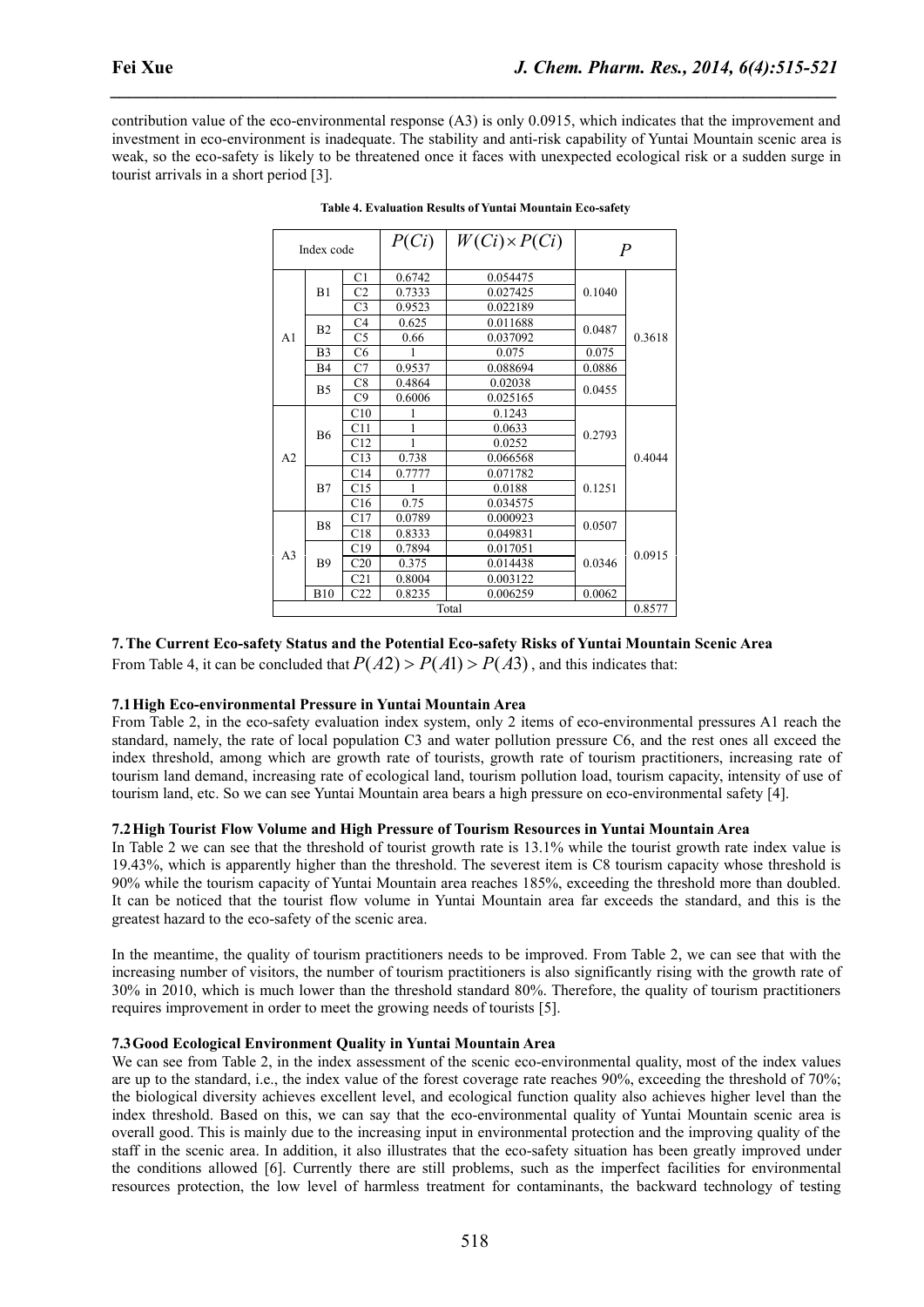equipment of natural resources and the cluttered environment along the main roads.

#### **8.The Sustainable Development Strategies for Yuntai Mountain Scenic Area**

In 1995, the International Conference on Tourism was held in the Canary Islands, Spain, and two documents "Charter for Sustainable Tourism Development" and "Sustainable Tourism Development Action Plan" were approved by the World Tourism Organization [7]. Based on the ideas of the two documents above and taking the scenic area's current characteristics into consideration, this paper raises some suggestions on the sustainable development from the following aspects:

*\_\_\_\_\_\_\_\_\_\_\_\_\_\_\_\_\_\_\_\_\_\_\_\_\_\_\_\_\_\_\_\_\_\_\_\_\_\_\_\_\_\_\_\_\_\_\_\_\_\_\_\_\_\_\_\_\_\_\_\_\_\_\_\_\_\_\_\_\_\_\_\_\_\_\_\_\_\_*

## **9.1 Formulating Scientifically and Planning the Scenic Capacity Rationally**

In the 1995 International Conference on Tourism, the documents adopted by the World Tourism Organization highlighted the issue of tourism capacity, that is, the eco-tourism environmental endurance people used to say. The healthy development of tourism must depend on the local eco-environment testing, take the environmental endurance into account and comply with the local economic situation and social ethics. This is the key point for performing and carrying out the tourism sustainable development, and also the major guideline for managing the tourism resources. As a naturallandscape area, Yuntai Mountain Scenic Area has a limited capability of tourists. According to the survey and analysis, it can be noticed that this area has a high scenic population pressure with the rapid development of local tourism, i.e., the increasing number of tourists as well as the tourism practitioners, resulting in the higher tourism capacity than the index threshold. In this case, the tourist spatial capacity is required attentions, therefore, the Yuntai Mountain scenic area need to continuously improve the traditional calculation methods and learn more mature capacity calculation methods both at home and abroad in order to scientifically determine the exact value of scenic tourist capacity. In addition, during the peak season, it is necessary to strengthen the cooperation between management and other departments, make adjustments to the reception policies based on the scientific data. In this way can the scenic burden be alleviated and the tourist experiences of high quality be achieved simultaneously.

## **9.2 Planning Reasonably and Making Applicable Distribution in the Scenic Area**

It is a wise choice to organize experts or scholars to study on the distribution of the attractions and the tour itineraries and make adjustments in order to achieve an optimal layout, in which the negative impacts on the eco-environment are minimized, the utilization of tourism resources is maximized and the tourist congestion is largely alleviated. Particularly, in peak tourist seasons, some of the popular attractions needs to adopt special entry policies, such as the time limit and quantity limit on the tourists,in order to avoid the overcrowded situation in popular attractions or the deserted phenomenon in ordinary attractions.

#### **9.3 Controlling the Intensity of Tourism Activities and Reducing the Impacts on Environmentally Sensitive Areas**

The more beautiful the scenery is, the more tourists visit, the higher sensitivity the area has, and the more vulnerable the area to be destroyed. The Yuntai Mountain area is confronted with many problems, such as the low use ratio of the sceneries and the high concentration degree of tourist scope, so it is necessary to strengthen the environmental carrying capacity, and measures can be taken by managing the tourist flow rate by effective management or price adjustment. Particularly in peak tourism season, the scientific planning is urgently required for appropriate arrangement in different attractions, tourist flow restrictions in environmentally sensitive areas or reasonable distribution of tourists in order to reduce the pressure on natural resources, decrease the interference in eco-environment and prevent the destruction of natural resources. Besides, the drainage facilities in the scenic area are needed to be arranged and the exposed soil to be re-covered to prevent the soil erosion and geological disasters.

# **9.4 Improving Environmental Governance and Enhancing the Eco-environment Quality**

From the analysis in the previous section, we can see the eco-environment is in an overall good condition, and this might be the main reason why Yuntai Mountain can continuously attract visitors. However, there are also disharmonious factors that affect the eco-environment of this scenic area. From the statistics, the threshold of tourist pollution load is 62.34 while the index value of this area is 65.36 exceeding the scope of index threshold, which indicates that the tourism pollution load is out of the limit. Meanwhile, the solid waste disposal rate is low with only 73.8% which does not reach 100%. Apparently, the solid waste disposal rate does not match the standard. Therefore, Yuntai Mountain area should keep improving the environmental governance, thus enhancing the eco-environment quality.

Firstly, the environmental education and resources conservation need to be emphasized and the investment into scenic environmental protection needs to be increased. Special funds on environmental protection can be set up to offer financial support for the environmental education, environmental protection and eco-environmental construction. At the same time, the scenic green project construction must be accelerated in order to reduce the soil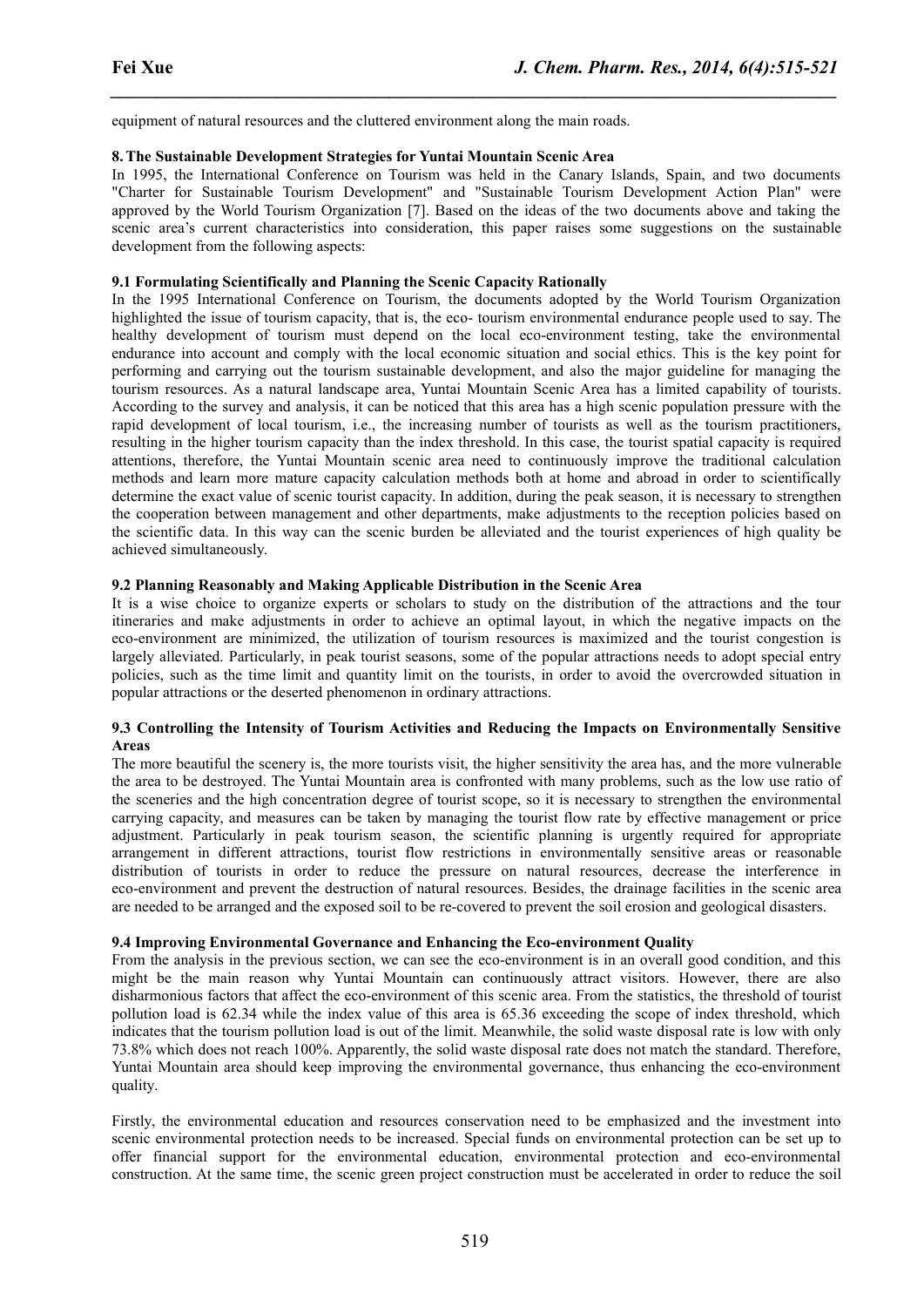erosion. What is more, the advanced pollutant disposal equipment should be supplied to do the environmentally harmless treatment on the pollutants. For example, the buried unpowered sewage treatment devices can be used to manage the whole scenic waste water disposal and meet the requirements of sewage discharge in the scenic area. Bio-safety disposal facilities can also be used to reduce the damage and the pollution of the waste to the environment [8].

*\_\_\_\_\_\_\_\_\_\_\_\_\_\_\_\_\_\_\_\_\_\_\_\_\_\_\_\_\_\_\_\_\_\_\_\_\_\_\_\_\_\_\_\_\_\_\_\_\_\_\_\_\_\_\_\_\_\_\_\_\_\_\_\_\_\_\_\_\_\_\_\_\_\_\_\_\_\_*

Secondly, the tourism operators should take the lead to protect the environment. They can adopt the idea of "Green" Management" to reduce pollutant emissions and reduce the share of natural resources. In spite of this, they should educate consumers with the concept of "Green Consumption" to enhance the environmental awareness of tourists, strengthen the idea of eco-environment thus solving the problem of environmental pollution essentially.

At last, the tourism industry should reconstruct the energy structure. Specifically, try to use electricity as the power instead of high-polluting fuels to reduce the air pollution.

# **9.5 Paying Attention toTourguide Management & Training and Leading Tourism Scientifically**

Currently in Yuntai Mountain scenic area, the number of tourism practitioners is surging, but the quality of the staff is not. According to the 2010 data, the tourism practitioners with college degree or above only takes up to 30%, which is far lower than the index threshold of 80%. In order to improve the quality of tourism practitioners, we must continue to strengthen their quality education of ecological ethics, which requires the training mechanism of the internal management being strengthened, thus offering the systematic and sufficient learning. Except from the learning and training, we also need to make fair and reasonable rules and regulations to ensure the improvement of tourism practitioners' quality. Only with the high quality of tourism practitioners can they positively supervise the tourists, guide the visitors to protect the eco-environment, thus achieving the sustainable development of the scenic area.

# **9.6 Establishing Digitalized Eco-safety Monitoring System**

To realize the digitalization of operation and management, we need to use the modern information technology to do the real-time monitoring on the eco-environmental changes, use the advanced eco-management information system to assess, analyse and process the eco-environment information. With the monitoring system, we can also apply the visual monitoring on the dynamic changes of geology, hydrology and air conditions to manage the disaster information of the scenic area, so that we can timely and rapidly give the prewarning on the scenic area's insecurity. Also, we can take a central database comparison to evaluate the environmental carrying capacity and geological eco-environmental status. With the evaluation, we can make a proper analysis on the revenue risk of the tourism project in the scenic area, which will provide a scientific basis for latter ecological protection and restoration.

## **9.7 Strengthening Regional Tourism Cooperation and Achieving Win-win Situation within the Scenic Area**

New trends in world tourism development requires that we need to create an environment for the ecological security of regional tourism cooperation, by which not only can we achieve the interaction among the tourism markets and complementation in the tourism resources, but also can promote the eco-environmental protection and sustainable development within the area. Yuntai Mountain's location is in both Xiuwu County, Jiaozuo City, Henan Province and Lingchuan County, Jincheng City, Shanxi Province, so the jurisdiction of this scenic area has become a contention point of the two regions. They separately carry out large-scale construction on Yuntai Mountain area for tourism development, blasting rocks, artificially blocking the river and constructing the basic infrastructure. All these activities result in the constant increase in the possibility of geological disasters that threaten the security in the scenic area. For example, the famous Yuntai Waterfall has become a seasonal waterfall, which means that we can see its magnificence only in the rainy season. Also, the running water in Laotangou Scenic Spot is reducing, and only the water at the bottom can be seen. Therefore, we must improve and establish inter-regional tourism cooperation mechanism, abandoning local protection, to develop, protect and share the benefit jointly. We also positively seek measures to solve problems to achieve the sustainable development of eco-environment in Yuntai Mountain Scenic Area as soon as possible [9].

## **CONCLUSIONS AND DISCUSSION**

This paper studies on the Yuntai Mountain Scenic Area, structuring an evaluation index system of eco-environment characterized by the mountain scenic area. By analysing and evaluating the index system combined with the current situation and features, the author proposes some strategies to optimize the eco-environmental safety, aiming at objectively reflect the current ecological status. Through the analysis on the influential factors, we can have a macroscopic understanding of the sustainable development ideas and its standards, thus we are able to raise rational suggestions and strategies for the sustainable development in the scenic area.